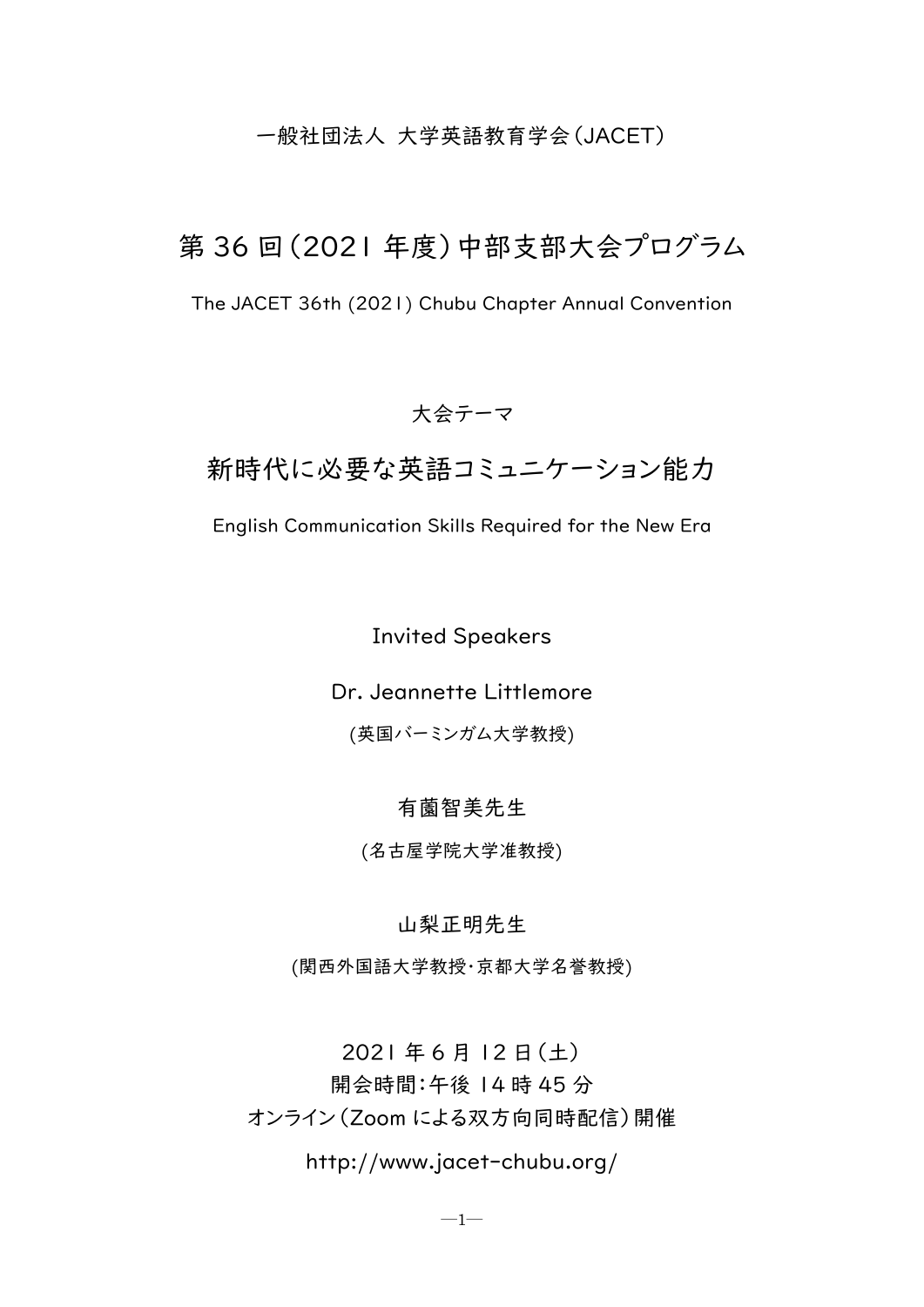# 一般社団法人大学英語教育学会(JACET)中部支部

# 第 36 回(2021 年度)中部支部大会プログラム

日時: 2021 年 6 月 12 日(土) 14 時 45 分~18 時 40 分 Zoom 開催(事前予約制) 参加費:JACET 会員・学生は無料、JACET 非会員は 1,000 円 参加方法:JACET 中部支部ホームページ(http://www.jacet-chubu.org/)より、事前に 参加申し込みをお願いします(先着 300 名まで)。なお、QR コードは本プログラム最終 ページに記載しています。 支部総会 14 時 30 分~14 時 40 分 開会挨拶 14 時 45 分~14 時 50 分 李 1 0 1 支部長 今井隆夫 (南山大学) 研究発表 14 時 50 分~15 時 50 分 研究発表 | フランス | コンスコンコンコンコンコンコンコンコンコンスト 佐藤 雄大(名古屋外国語大学) The career of metaphor and the metaphor processing of language learners Miki Ikuta (Graduate School of Humanities, Nagoya University, JSPS Research Fellow) 研究発表2 司会 小宮 富子(岡崎女子短期大学) 高校英語表現テキストにおける構文分布に関する一考察 伊藤 創(関西国際大学)・藤原 康弘(名城大学) 講演会 16 時 00 分~17 時 00 分 司会 今井隆夫(南山大学)

演題:What drives the creative use of metaphor and metonymy, and why does this matter to language learners?

講師: Jeannette Littlemore (University of Birmingham, UK)

## シンポジウム 17 時 10 分~18 時 30 分

新時代に必要な英語コミュニケーション能力:認知言語学からの提言 講師:有薗智美(名古屋学院大学准教授)・山梨正明(関西外国語大学教授・京都大学名誉教授) コーディネーター:今井隆夫(南山大学)

閉会挨拶 18 時 35 分~18 時 40 分 副支部長 安達理恵(椙山女学園大学)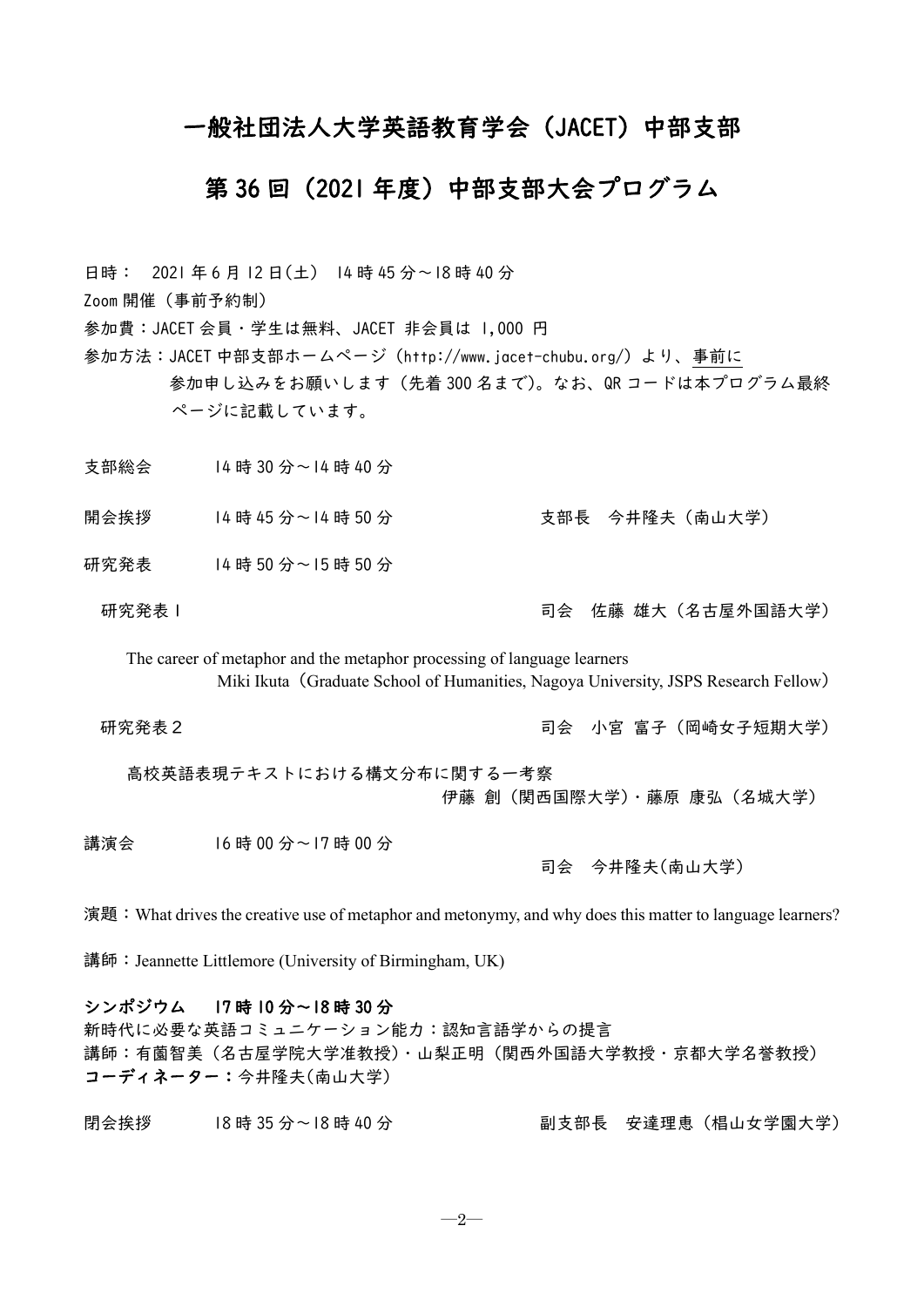## 研究発表1

The career of metaphor and the metaphor processing of language learners Miki Ikuta (Graduate School of Humanities, Nagoya University, JSPS Research Fellow)

The Career of Metaphor Model (Bowdle & Gentner, 2005) explains that unfamiliar metaphors such as Science is a glacier are understood based on similarity of the topic (i.e., Science) and the vehicle (i.e., glacier). This study investigates if the model is applicable to the metaphor processing of language learners. Participants were 36 Japanese learners of English. The rating score of three predictors were obtained: metaphor goodness, familiarity of metaphors, and similarity of nouns. Multiple regression revealed that unfamiliar metaphors were rated as good metaphors based on the similarity, which was in line with Bowdle and Gentner's study. This finding helps us to understand how language learners obtain new knowledge through comparison.

研究発表2

## 高校英語表現テキストにおける構文分布に関する一考察 伊藤 創(関西国際大学)・藤原 康弘(名城大学)

第二言語としての英語使用には母語の影響が見られる。国際英語論の立場では、意思疎通を阻害 しない限り、母語の影響を肯定的に捉える。本研究では、日本語母語話者の英語における日本語の影 響は消極的に「容認」されるだけでなく、英語教育に取り入れられ、積極的に「活用」されるべきと いう立場に立ち、大学入学以前の高校英語において習得される言語体系が日本語母語話者の事態描 写の型に則しているかに焦点をあて、「英語表現」のテキストの構文分布の分析を行なった。その結 果、日本語母語話者に産出が容易であるはずの非対格動詞を用いた SV 構文の産出機会が限られて おり、それが過剰な受け身表現の産出に繋がっている可能性が示された。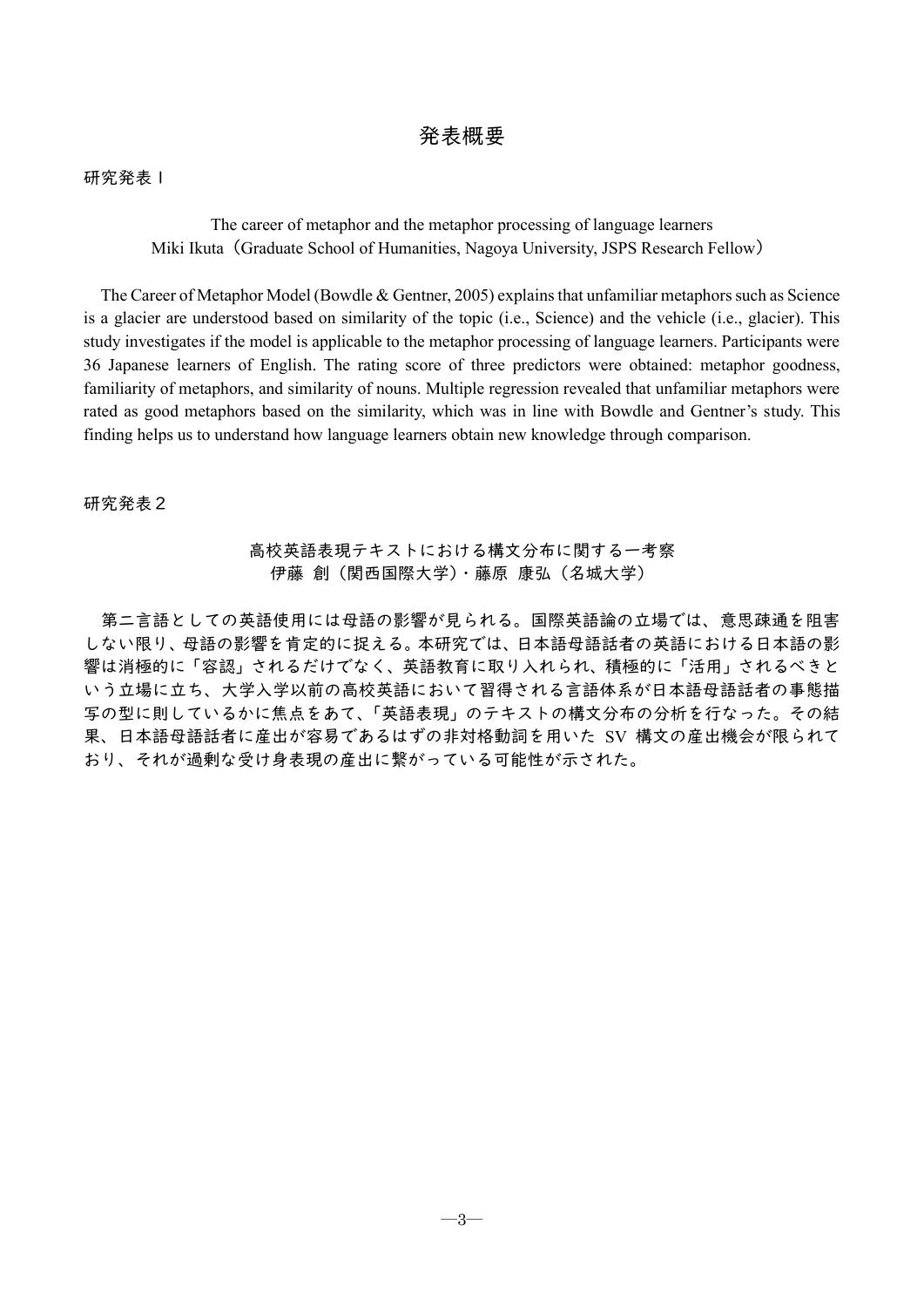#### 講演

What drives the creative use of metaphor and metonymy, and why does this matter to language learners? Jeannette Littlemore

(University of Birmingham, UK)

## **Abstract**

In this talk, I aim to answer three questions:

- Why do people use metaphor and metonymy in creative ways?
- When and why do language learners need make creative use of metaphor and metonymy?
- How can language teachers help them to do so?

I begin by discussing the persuasive power of metaphor and metonymy, drawing on neurological, behavioural and gestural evidence which explains their impact on the hearer. I then go on to discuss why it is that people use metaphor and metonymy in creative ways, and provide evidence to show that the use of creative metaphor and metonymy are used when we wish to express a high level of engagement with a particular experience. This includes both experiences that have strong emotional resonance and situations where we wish to provide a strong positive or negative evaluation. I discuss the distinction between 'creative metaphor/metonymy' and the creative use of metaphor/metonymy, and present findings from studies where I have identified what appear to be optimal levels and types of metaphorical creativity. I then turn to the subject of language learning and present findings from studies that I have conducted showing when and why language learners need to use metaphor and/or metonymy in creative ways. I close the talk with a discussion of the ways in which second language learners can be introduced to the creative use of metaphor and metonymy in English, and examine the considerations that need to be taken into account when doing so.

## **Biodata**

Jeannette Littlemore is a Professor of Applied Linguistics in the Department of English Language and Linguistics at the University of Birmingham. Her research focuses on metaphor and metonymy and explores the facilitative and debilitative role played by metaphor and metonymy in language education and in cross-linguistic and crosscultural communication more generally. She is interested in the creative use of metaphor and metonymy and in the ways in which figurative meaning is negotiated by speakers with different kinds of background knowledge and different emotional experiences.

Her monographs include: Unpacking Creativity: The Role of Figurative Communication in Advertising, (with Paula Perez-Sobrino and Samantha Ford, Cambridge University Press, 2021).Metaphors in the Mind: Sources of Variation in Embodied Metaphor (Cambridge University Press, 2019), Metonymy: Hidden Shortcuts in Language, Thought and Communication (Cambridge University Press, 2015); Figurative Language, Genre and Register (with Alice Deignan and Elena Semino, Cambridge University Press, 2013); Doing Applied Linguistics (with Nicholas Groom, Routledge 2011); Applying Cognitive Linguistics to Second Language Learning and Teaching (Palgrave MacMillan, 2009) and Figurative Thinking and Foreign Language Learning (with Graham Low, Palgrave MacMillan, 2006).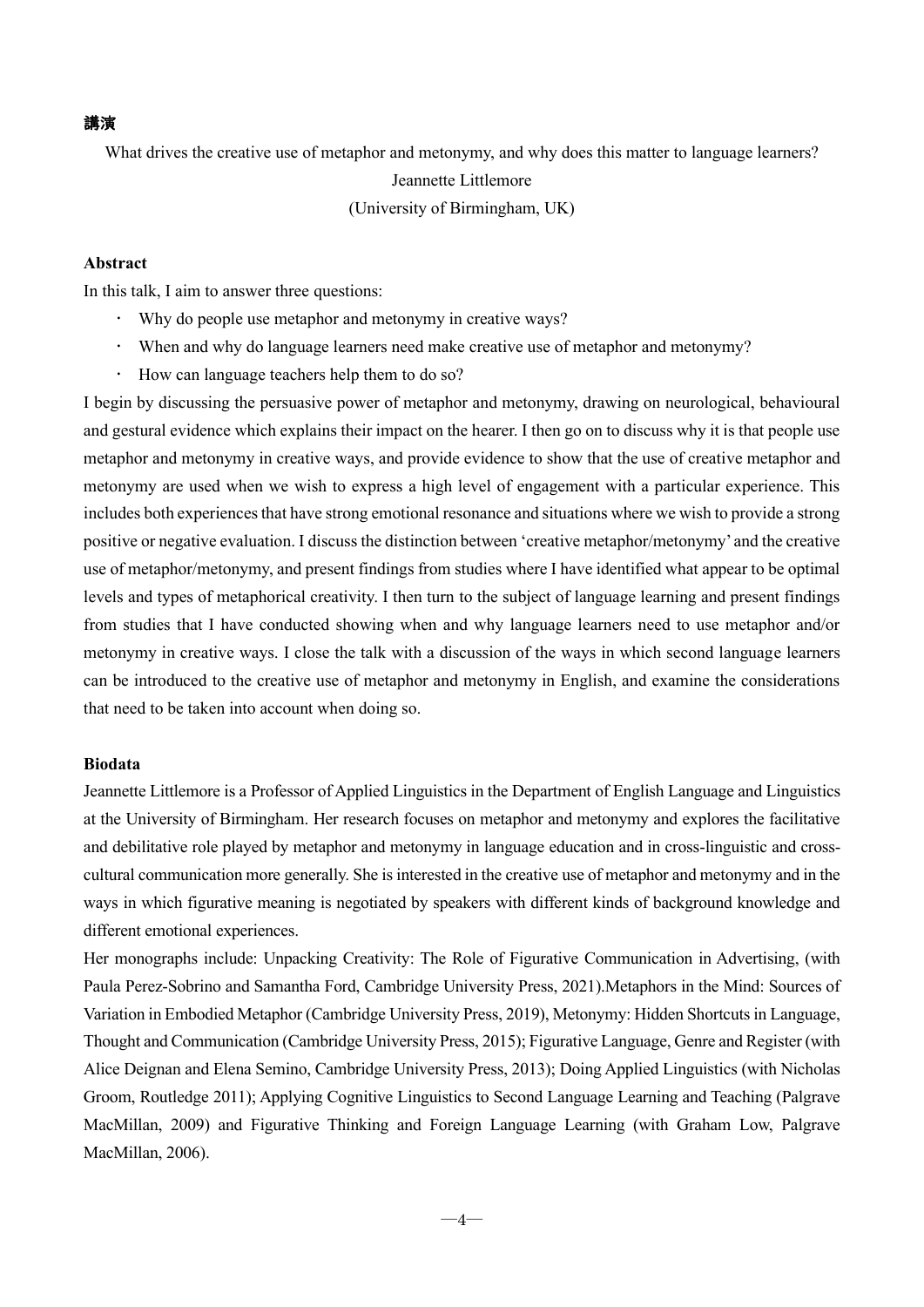## 新時代に必要な英語コミュニケーション能力:認知言語学からの提言

有薗智美(名古屋学院大学准教授)

山梨正明(関西外国語大学教授・京都大学名誉教授)

コーディネーター:今井隆夫(南山大学教授)

本シンポジウムでは、「新時代に必要な英語コミュニケーション能力:認知言語学からの提言」を テーマに、Jeannette Littlemore 先生の講演内容で扱われた内容にも必要に応じて触れつつ、 認知言語学の観点から新時代に必要な英語コミュニケーション能力を支えると考えられる比喩能 力や具体的な比喩表現などについて、講師お二人にお話を頂いた後、コーディネーターと講師、会 場との質疑応答を中心に対話形式で認知言語学から提言できることについて考える機会としたい。

#### 講師紹介

#### 有薗智美(ありぞのさとみ)

明治学院大学文学部卒業、同大学大学院英文学研究科修了(2004 年、文学修士)。名古屋大学大学院国際言語文 化研究科修了(2009 年、文学博士)。バーミンガム大学大学院 School of English, Drama and American & Canadian Studies 修了(2011 年、応用言語学修士)。国立国語研究所機関拠点型基幹研究プロジェクト「日本語 学習者のコミュニケーションの多角的解明」日本語基本動詞ハンドブック班共同研究員(2016 年~)、同研究所基幹 共同研究プロジェクト「対照言語学の観点から見た日本語の音声と文法」動詞の意味構造班共同研究員(2018 年 ~)。主な研究テーマは、日本語の身体部位詞の意味、日本語多義動詞の意味、外国語の比喩表現解釈。

#### 山梨正明(やまなし まさあき)

カリフォルニア大学、B.A.(1971、言語学)、ミシガン大学、M.A.(1972、言語学)、ミシガン大学、Ph.D.(1975、言語 学)。アメリカ言語学会、国際語用論学会、日本言語学会、日本認知科学会、日本語用論学会、日本認知言語学会、日 本英語学会などに所属。研究の中心的なテーマとしては、文法化、イメージ形成、イメージスキーマ変換、多義語のネット ワーク、メタファー、メトニミー、事態認知と構文の拡張、参照点構造など。

主な編著書: 『生成意味論研究』(開拓社、1977、市河三喜賞)、 『比喩と理解』(東京大学出版会、1988)、 『ことばの認知空間』(開拓社、2004)、 『認知構文論 ―文法のゲシュタルト性』(大修館書店、2009)、 『認知意 味論研究』(研究社、2012)など多数。